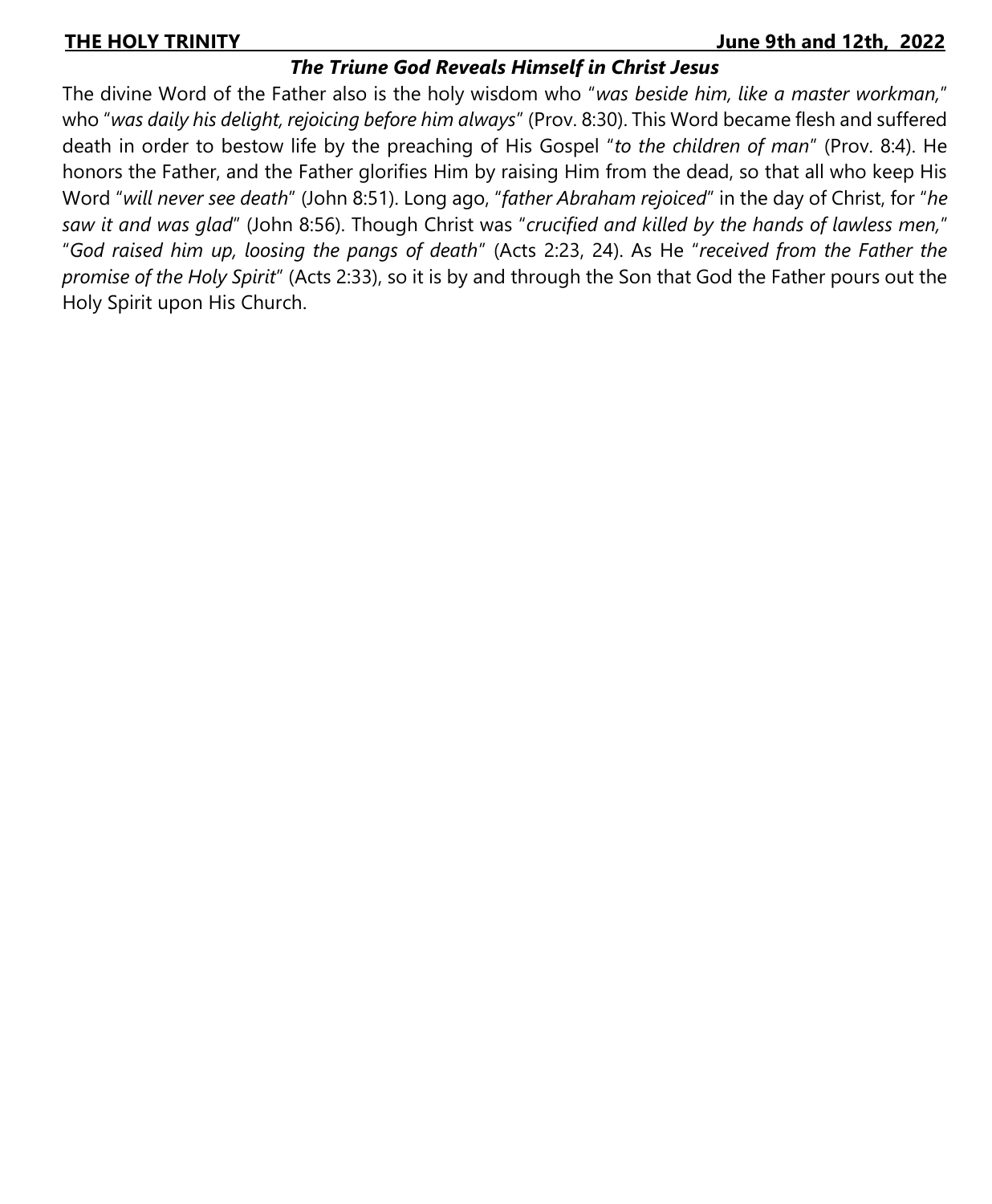# **WORSHIP SERVICE AND BIBLE STUDY INFORMATION**

**WOMEN'S HOME BIBLE STUDY** on the 2nd and 4th Tuesdays at 6:30pm. Please contact Diane Gihring, Kathy Herbst, or the church office for more information.

**TUESDAY ZOOM BIBLE STUDY** will meet on the first Tuesday of the month during the summer to study the Gospel lessons for the month. If you would like the Zoom link, please contact Jaime Greene at jaimelynn581@gmail.com.

**MEN'S BIBLE STUDY** meets on the 2<sup>nd</sup> and 4<sup>th</sup> Saturdays at 8:30am to study the book of Ephesians and is led by Mr. Tom Wartick.

# **CHARITABLE INFORMATION**

**SECOND QUARTER SPECIAL MISSIONS:** For our second quarter missions, our Special Mission offering will support LC-MS Disaster Response Ministry. The ministry reaches out to LCMS congregations and their communities with services that include on-site assessment, emergency relief and development grants, pastor care for LCMS church workers and members, and other resources.

# **CHURCH INFORMATION**

**CANDY DONATIONS:** The New Berlin Fire Department is hosting their annual Flashlight Kids Candy Hunt on July 3<sup>rd</sup> at Malone Park. To help make this successful, they are seeking donations of individually wrapped candy and child friendly trinkets. If you would like to donate any of these items, please place them in the box in the Narthex by June 12.

**SHOW ME THE FATHER**: All men, fathers and sons are invited to a Father's Day Breakfast and movie on Saturday, June 18<sup>th</sup> from 8:30-11am. Please sign up on the bulletin board by June 11 if you plan to attend. If you have any questions, please contact Tom Wartick at 414-719-9562 or the Church Office.

**LOVE GOD, LOVE OTHERS**: This summer, our Middle and High School youth will be serving in and around the Milwaukee area each Wednesday for the Stay-at-Home Servant Event. We would love to have you join us! We will be going to Feed My Starving Children in Libertyville, IL on Wednesday, June 22, and Soles for Jesus and Blessed Again Resale on June 29. For more information, please contact Jaime Greene.

**GOD'S BLESSINGS GRADUATES!:** We wish our sincerest congratulations to all of our graduates this year! Whether you are a part of the 33<sup>rd</sup> graduating class of Blessed Savior Preschool, 8<sup>th</sup> grade, High School, or College, we wish you God's richest blessings in the next journey ahead! We are proud of you and your accomplishments!

**FELLOWSHIP SNACKS:** We are looking for individuals or families to provide some sweet treats for our fellowship time between services. Treats may be homemade, or store bought and should be brought to church prior to the end of the 8am service. If you are interested, please sign up on the bulletin board.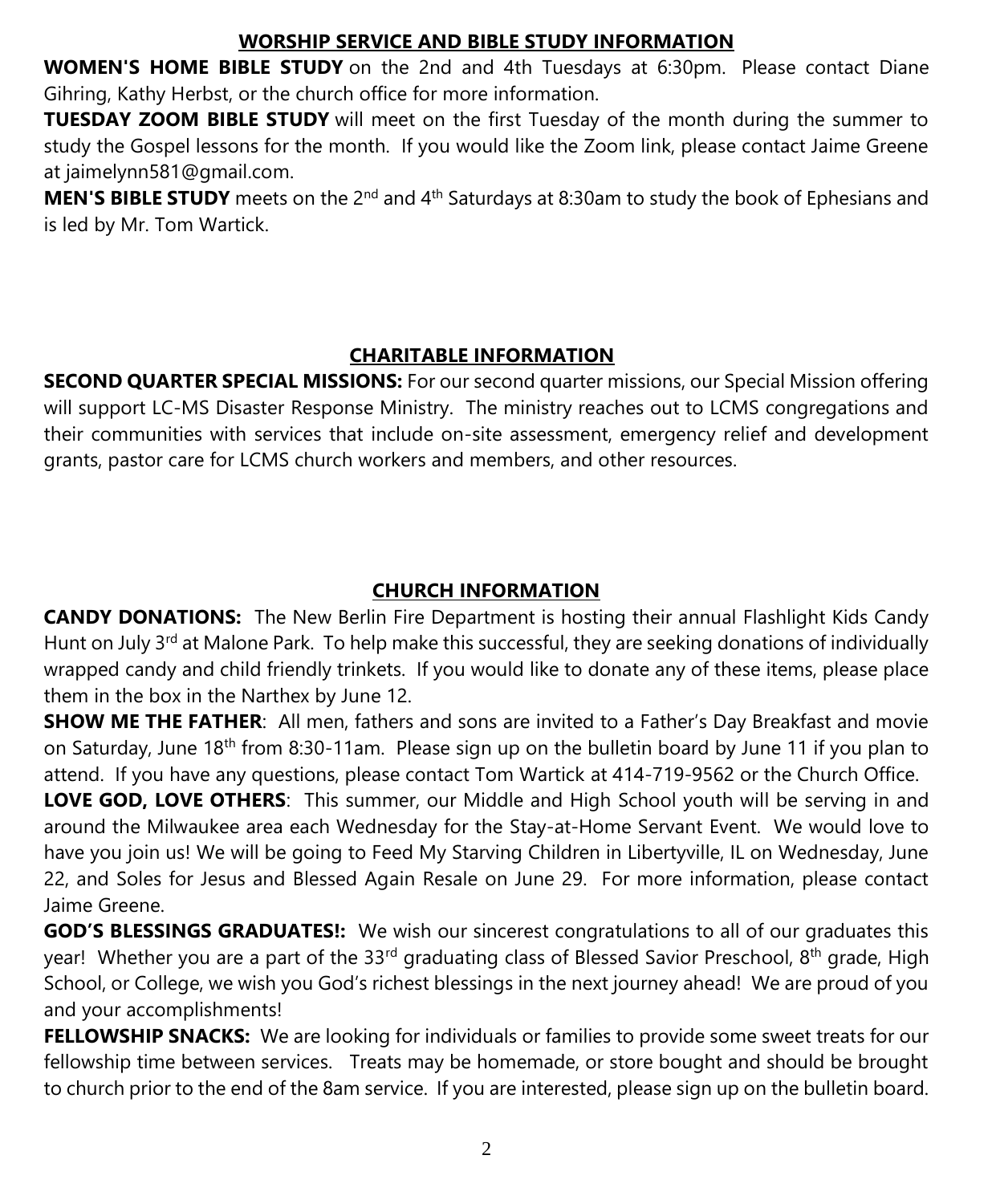**OPERATION CHRISTMAS CHILD:** Summer is a great time to collect items for Operation Christmas Child! Summer clothing, flip flops and summer toys all make great box stuffers, so watch for those great sales all summer long!

FELLOWSHIP HALL SET-UP AND ROOM RESERVATIONS: If your group is planning to use one of the rooms in the building, please remember to call the church office to reserve the space. If your group is unable to provide the set-up for the room, we ask that you provide the office with at least 2 weeks' notice of how you would like it to be set up. Also, please remember to leave the room the way you found it-if you move tables and chairs, we respectfully ask that you move them back.

**YOUNG AT HEART:** All members, ages 65 and older are invited to join us on Thursday, June 16<sup>th</sup> at 11am for a game day! Bring your favorite game or join in with one of our games. No need to sign up, as lunch plans will be made that day.

**MILITARY MINISTRY:** We continue to collect cancelled stamps, coupons, and care package items throughout the summer. If you have any of these items to donate, please leave them in the bins in the Fellowship Hall marked "Military".

**NEWSLETTER AND BULLETIN ANNOUNCEMENTS:** Please note that the deadline for announcements in the weekly insert is Tuesdays at 12noon. The deadline for The Messenger, our monthly newsletter, is the  $20<sup>th</sup>$  of each month. If you would like items included in either of these, please contact the church office by those dates.

**SUNDAY SCHOOL CARE KITS:** During the summer months, we will be collecting items to assemble personal care kits for Lutheran World Relief. Our Sunday School families will then assemble these kits on kick-off Sunday this fall! We will collect each item for two weeks, and then move to the next item until we have all 6 items collected. Bins for the items will be out in the Narthex. Items needed are a study comb, toothbrush, bath towel, bar soap, and nail clippers. Keep your eyes out for good sales and watch for more information to come!

**SAVE THE DATE-CHURCH PICNIC:** Mark it on your calendars now because you won't want to miss it! On Sunday, August 21<sup>st</sup>, we will have one Worship Service at 10am, and it will be held outside. Following that service, we encourage you to stick around for our church picnic. More details are to come.

**OFFICE CLOSED:** Please note that the church office will be closed Wednesday, June 15<sup>th</sup> in the afternoon, due to carpet cleaning. If you need to get in touch with someone, please contact Jaime Greene at 262-751-8953 or Jennifer Leinss at 414-915-0859.

**CARE AND SHARE INFORMATIONAL MEETING:** If you would like to be a part of the Care and Share team, please come to an informational and planning meeting on Monday, June  $26<sup>th</sup>$  at 7pm. We will be discussing the mission of Care and Share, as well as sharing other ideas on how we can serve our members. Questions? Contact Kelly Adyniec or Diane Gihring.

**ALTAR FLOWERS, BULLETINS, AND SPECIAL MISSIONS:** If you would like to sponsor the altar flowers, bulletins, or special missions, please sign up on the bulletin board in the hallway. Please also indicate if they are sponsored in honor of a special occasion. There is a suggested donation of \$30 and envelopes can be found below the sign-ups.